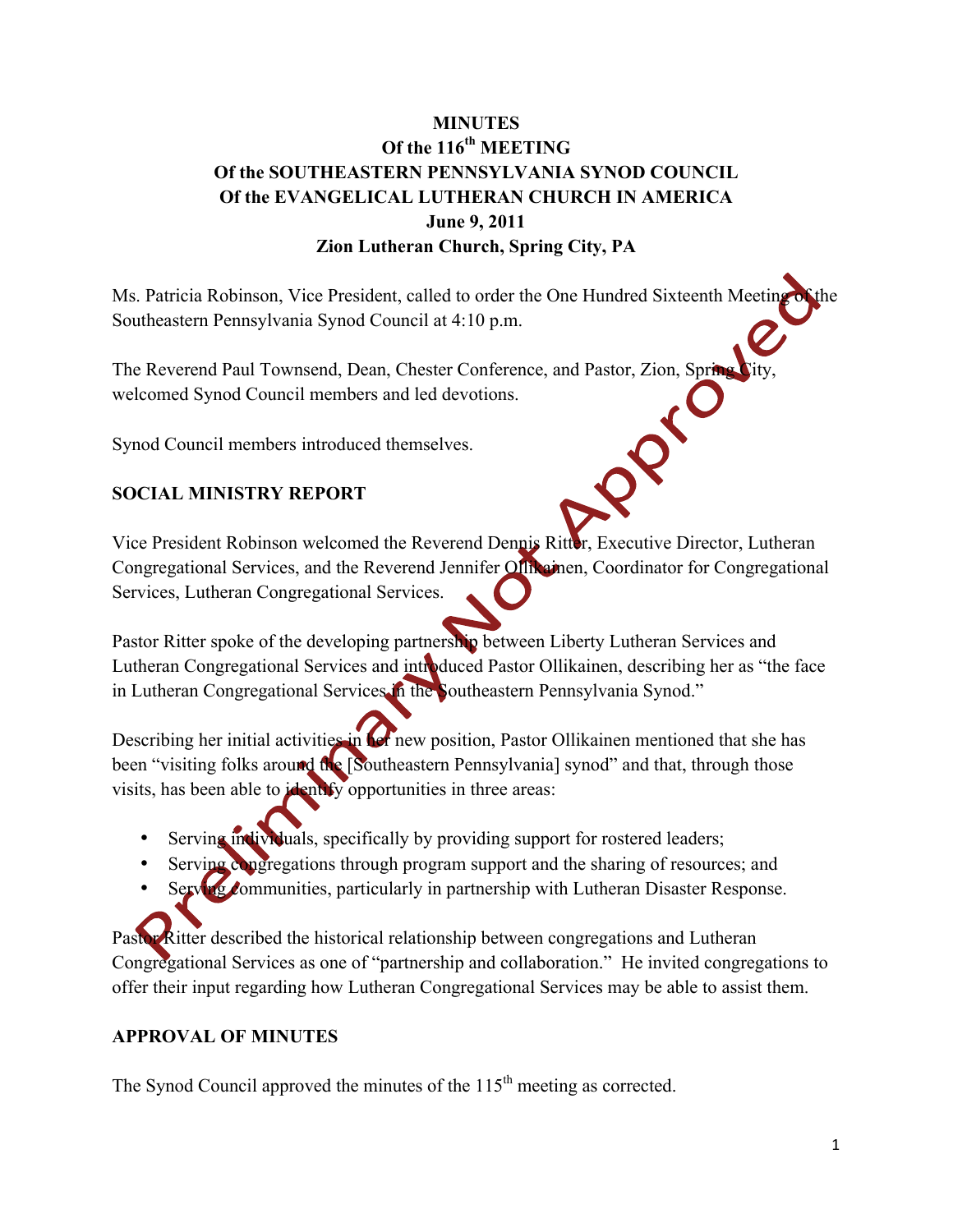## **ELECTION OF SYNOD COUNCIL MEMBERS**

The Synod Council elected the Reverend Henrik Sonntag (Clergy) and Ms. Sue Massey (Lower Montgomery Conference Representative) to serve as Synod Council members for terms ending 2012. The election of the Upper Montgomery Conference Representative has been postponed until the September meeting, due to the lack of biographical information from the nominees.

## **SETTING OF THE AGENDA**

Vice President Robinson presented the agenda for the  $116<sup>th</sup>$  meeting.

## **BISHOP'S REPORT**

## **Welcome to Newly Elected Synod Council Members**

By means of a written report submitted prior to her departure for her sabbatical, the Reverend Claire Burkat, Bishop, Southeastern Pennsylvania Synod, welcomed new Synod Council members.



Bishop Burkat reviewed plans for synod staffing during her sabbatical, noting that, except for the Churchwide Assembly, August 14-21, 2011, she would be on sabbatical June 1-August 31, 2011. She described the synod staff as remaining "flexible and positive as we live into [the synod's] new staff and financial reality." She thanked all "who made this sabbatical possible, even during this time of unprecedented transition."

## **2011 Synod Assembly**

Bishop Burkat described the 2011 Synod Assembly as "uplifting, inspiring, and engaging." She noted some of the highlights:

• The keynote presentations by Dr. Rodger Nishioka, Associate Professor of Christian Education, Columbia Theological Seminary, Decatur, Georgia;

- The apology by this synod for the Lutheran persecution of Mennonites in the sixteenth century; and
- The presentation and approval of a balanced budget for 2012.

in Jec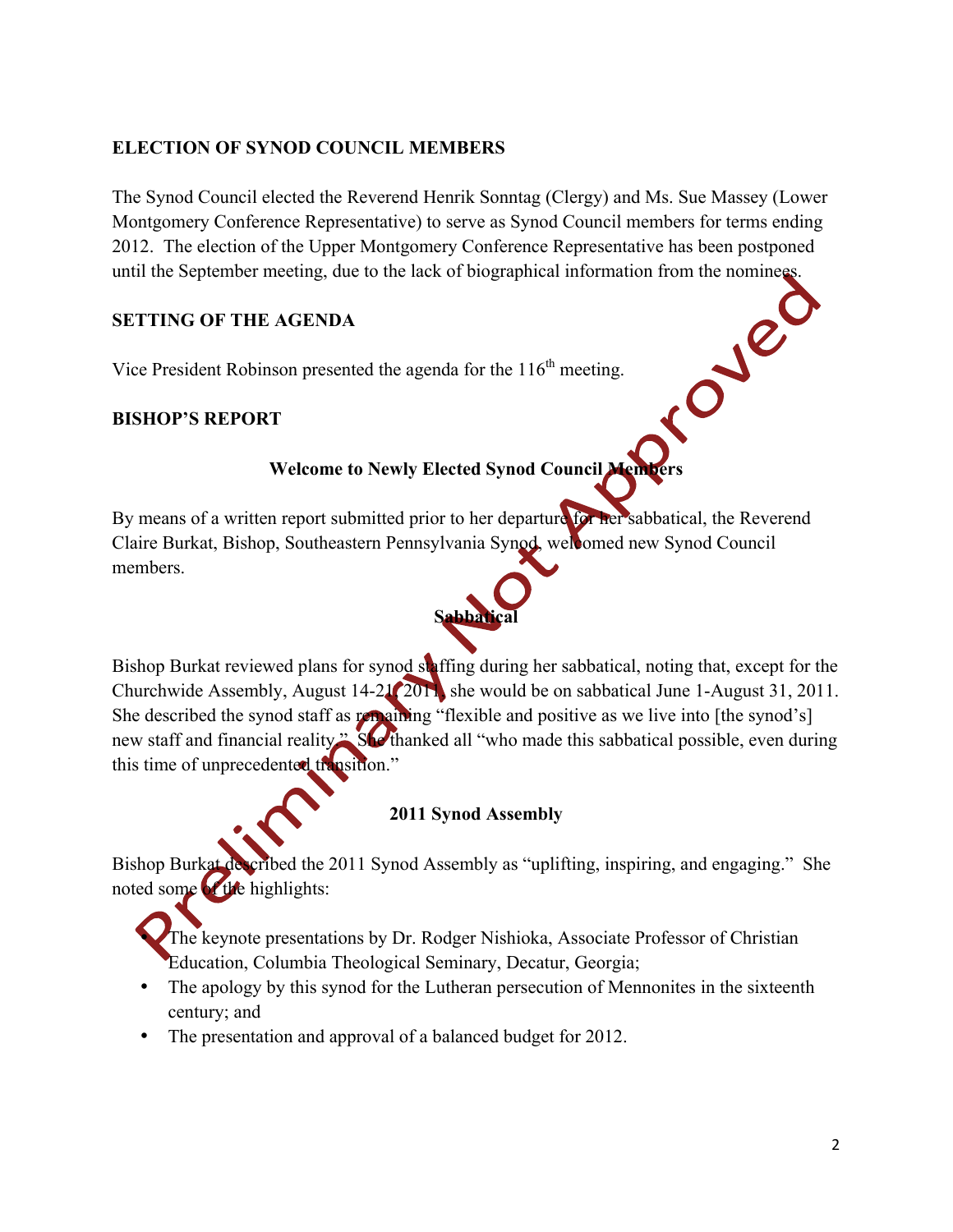She thanked those who provided leadership and support for the operation of the assembly. She noted the observations of the Reverend Gregory Villalon, the assembly's Evangelical Lutheran Church in America (ELCA) Representative:

- This synod's assembly was "more racially and generationally diverse" than other assemblies;
- The assembly had "a fun and responsive audience;" and
- The assembly was "not afraid to tackle hard issues of the past even as [it is] optime about the future."

# **Retirement of Mr. Richard Reimet as Synod Treasurer**

Bishop Burkat reported that, on May 15, 2011, almost 100 people gathered for a banquet to honor Mr. Richard Reimet for his "32 years of generous and faithful service to the synod as Treasurer." Donors contributed \$4,000 to the Richard Reimet Fund for mission.

# **Old Zion, Philadelphia**

Bishop Burkat reported that, Old Zion, Philadelphia, sent letters, dated May 22, 2011, to the synod officers stating that:

- The Reverend Daniel Metzger, Old Zion, Philadelphia, has resigned from the clergy roster of the ELCA and joined the **Nergy roster of the Evangelical Lutheran Conference** and Ministerium (ELCM).
- Old Zion has re-affirmed its call to the Reverend Daniel Metzger to serve as its pastor.
- Old Zion has voted to become "a member congregation of the ELCM" and expressed their desire to have "dual membership in the ELCM and the ELCA." Their membership in the ELCA would be "only as a totally inactive rostered congregation."
- Both Pastor Metzger and Old Zion indicated their intention "not to discuss or engage in correspondence" with representatives of the Southeastern Pennsylvania Synod or the Evangelical Lutheran Church in America regarding these decisions.

Bishop Burkat invited Synod Council members to discuss the situation.

## **Action on the Roster**

Vice President Robison presented the following resolution, which the Synod Council approved:

## **S. C. 11.06.01 RESOLVED THAT the Southeastern Pennsylvania Synod Council grants** *retirement* **status to the Reverends Richard Olson and Eric Royer, both effective July 1,**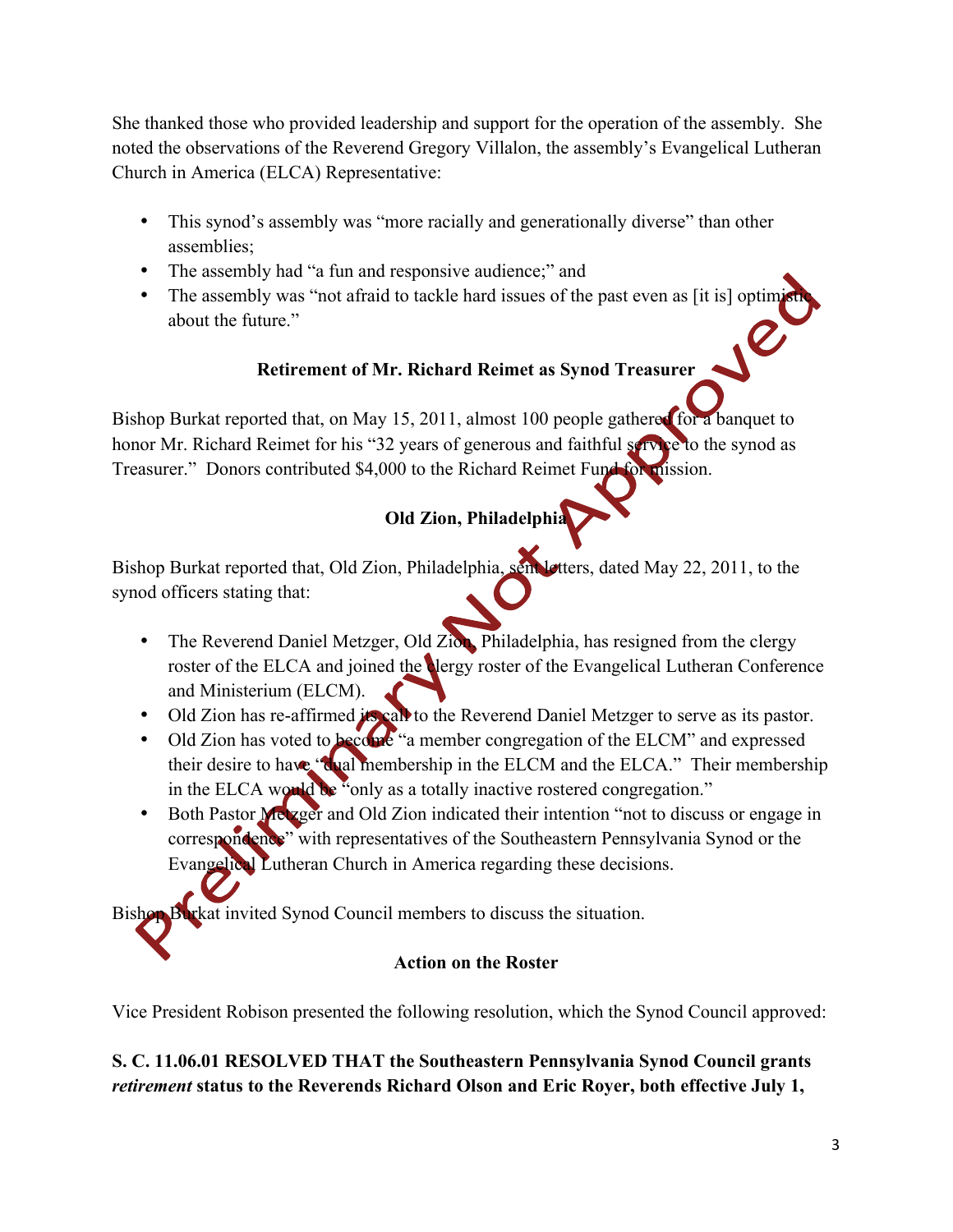**2011; and** *on leave from call* **status for a first year to the Reverend Bernard Kelly, effective June 19, 2011, and Mr. Bruce Saylor, AIM, effective June 5, 2011; and for a second year to the Reverend Margaret Ainslie, effective July 1, 2011; the Reverend Timothy Poston, effective July 12, 2011; and the Reverend Bruce Thorsen, effective June 9, 2011.**

## **EXECUTIVE COMMITTEE AND VICE PRESIDENT'S REPORT**

Vice President Robinson reported that the orientation for new Synod Council members had postponed until September 15, 2011.

She reported that the Reverend Raymond Miller, Secretary, recommended that the Constitution Committee undertake a thorough review of the synod's constitution.

She also reported that the Executive Committee discussed possible chairs for Synod Council committees and the possibility of adding non-Synod Council members to these committees, thus providing additional expertise. She also mentioned that the Executive Committee is considering the possibility of adding committees.

She congratulated Ms. Janine Niwinski, Director of Operations, and the Reverend Lawrence Hand, Assistant to the Bishop, on their recent marriage.

## **SECRETARY'S REPORT**

Secretary Miller presented the following resolutions, which the Synod Council approved:

**S. C. 11.06.02 RESOLVED THAT, upon the recommendation of Bishop Claire S. Burkat, the Southeastern Pennsylvania Synod Council calls the Reverend Dianne O. Loufman to interim ministry at St. Mark's Lutheran Church, Conshohocken, PA, starting July 4, 2011, and extending until a pastor is called by the congregation or until Pastor Loufman resigns this call, whichever comes first.**

**S. C. 11.06.03 RESOLVED THAT, upon the recommendation of Bishop Claire S. Burkat, the Southeastern Pennsylvania Synod Council calls the Reverend Jeffrey Ziegler to interim ministry at Ascension Lutheran Church, Washington Crossing, PA, starting July 14, 2011, and extending until a pastor is called by the congregation or until Pastor Ziegler resigns this call, whichever comes first.**

Secretary Miller requested volunteers to assist with the review of the synod's constitution.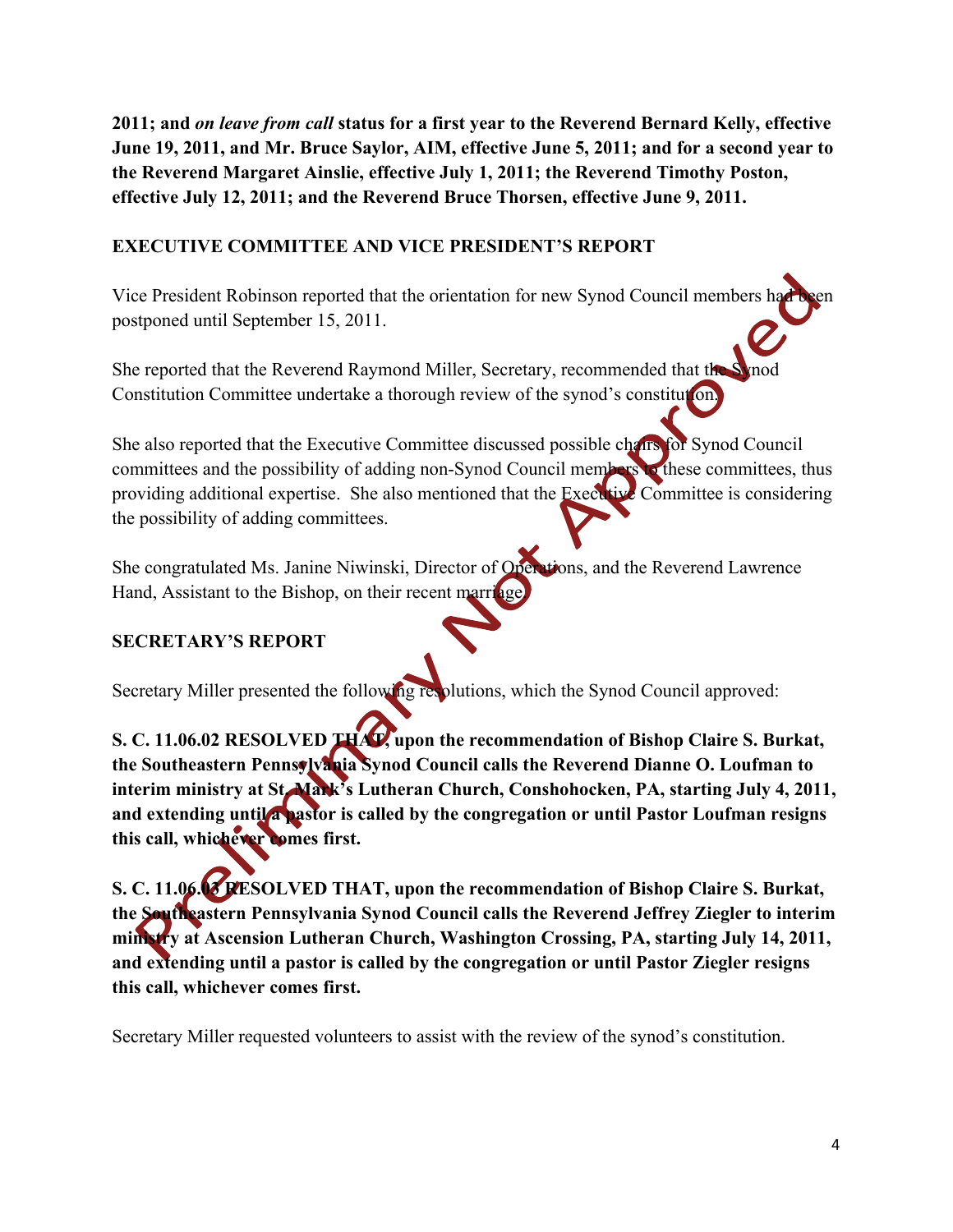#### **TREASURER'S REPORT**

Because of previous commitments, Ms. Janet Huber Neff was unable to attend the meeting and submitted a written report.

She reported that, since her election as Treasurer at the Synod Assembly, she has met with Bishop Burkat; Ms. Judy Koenig, Bookkeeper; Ms. Carol Ann Murray, Mission Support Specialist; and the Reverend Christopher Weidner, Chair, Finance Committee, to discuss expectations, anticipated changes, responsibilities, and concerns. She also met with the auditor, Ms. Karen Vento, Tait, Weller, and Baker, LLP, "to obtain an understanding of the accounting work necessary in the synod office."

She plans to put together a description of the responsibilities of the accounting work to be outsourced, so that she may send out a "request for proposals." She also intends to consider ways to re-do financial presentations based on the synod's priorities.

## **FINANCE COMMITTEE REPORT**

Pastor Weidner reported that the Finance Committee met once since the Synod Assembly. The committee is considering additional persons to serve as members of the committee and is developing a scheduled framework for working on budget.

Ms. Murray reported that Partnership Support for May 2011 is down by \$8,500, a decrease of 5.9%.

Ms. Kimerly Hinkelman suggested that the Synod Council consider the formation of a stewardship committee.

# **SYNOD COUNCIL COMMITTEES**

Administration: The Reverend Lee Miller, Chair, thanked those who provided leadership and support at the Synod Assembly.

**Congregations:** Ms. Jill Meuser presented the following resolution, which the Synod Council approved:

**S. C. 11.06.04 RESOLVED THAT the Synod Council grants full approval to the constitution of Centennial Evangelical Lutheran Church, Kimberton, Pennsylvania.**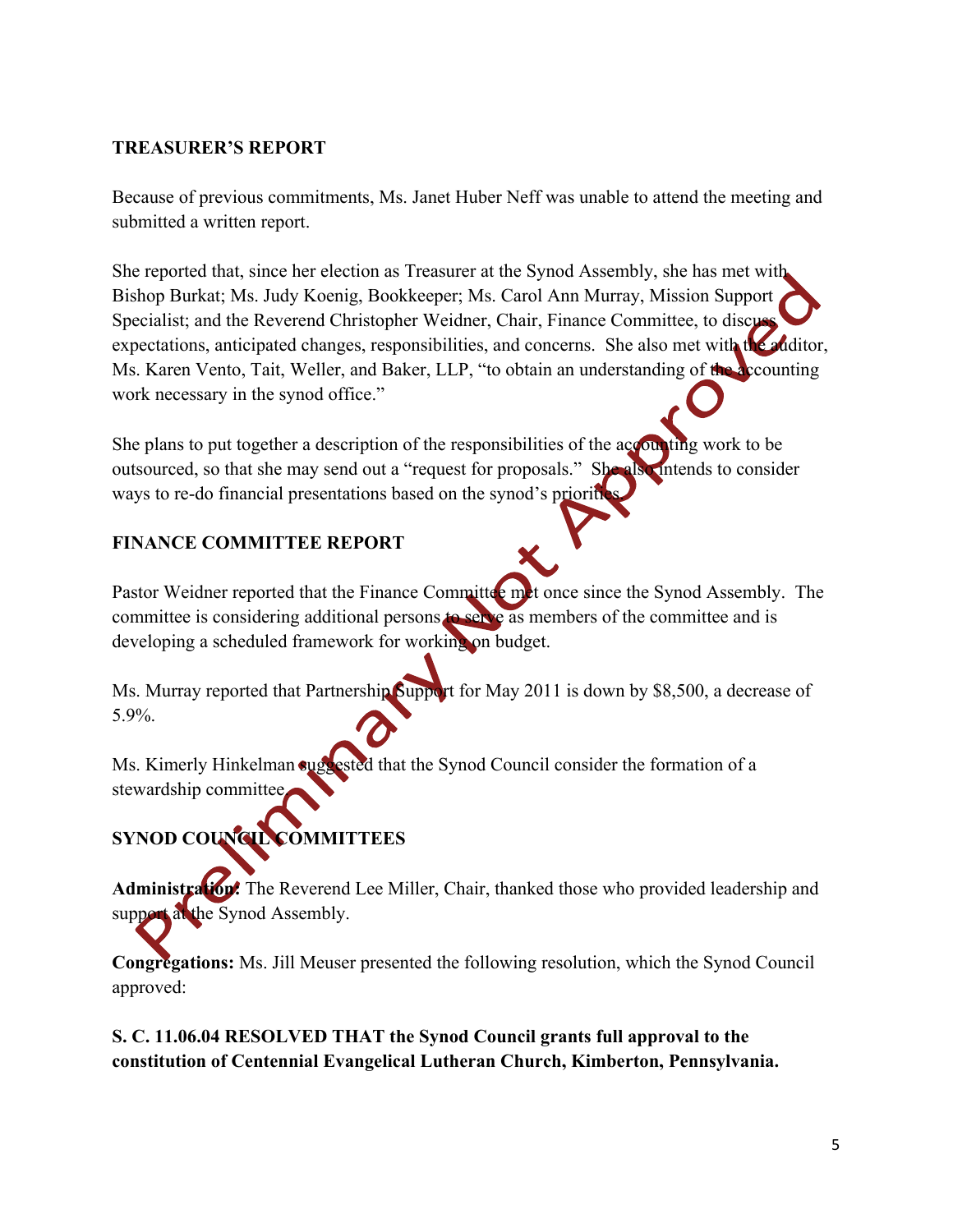#### **YOUTH MINISTRY REPORT**

Ms. Molly Beck Dean, Assistant to the Bishop and Youth Ministry Specialist, requested prayers for the 65 youth and adults participating in the Detroit Servant Trip and the 19 youth and adults participating in the Costa Rica Servant Trip, both in July of this year.

#### **COMPANION SYNOD REPORT**

Ms. Joanne Carlson, Assistant to the Bishop for Global Vision and Events, reported that N Thomas MacPherson and Ms. Susan MacPherson were deeply moved by the Synod Assemble response to their decision to serve as volunteer missionaries at the Irente Children's Home in the North Eastern Diocese of the Evangelical Lutheran Church of Tanzania. She noted that financial support for these missionaries is still very much needed.

She reported that the election of a bishop for the Silesian Evangelical Church of the Augsburg Confession, this synod's former companion synod, is scheduled for October or November of this year. She requested Synod Council members' prayers that the companion synod relationship may be re-established.

## **OLD BUSINESS**

Secretary Miller reported that Mr. Christian Hicks, elected in the category of a lay young adult male, has resigned as a voting member from this synod to 2011 Churchwide Assembly. He requested suggestions for a replacement. Pastor Hand suggested one name and offered to obtain contact information. Secretary Miller requested that this matter be resolved no later than June 30. The Synod Council would need to elect a replacement by email vote.

Sister Sally Kerr requested that, at a **fu**ture date, the Synod Council continue the discussion of the document, *Equipping the Saints and Congregations for the Work of Ministry*, distributed at the Synod Council meeting on January 31, 2011.

Pastor Weidner requested information on the status of the synod's funding for the re-binding of two of Henry Melchior Muhlenberg's journals.

**NEW BUSINE** 

## **Old Zion, Philadelphia**

 $\Delta$ ry Miller reported that, on May 31, 2011, and at Bishop Burkat's request, he sent a letter to Old Zion, Philadelphia:

- Acknowledging the synod's receipt of the letters from Pastor Metzger and Old Zion;
- Indicating that the ELCA does not recognize the dual membership of congregations in the ELCA and another church body;
- Stating that congregations of the former Lutheran Church in America, of which Old Zion is one, require synodical approval before their relationship with the ELCA is terminated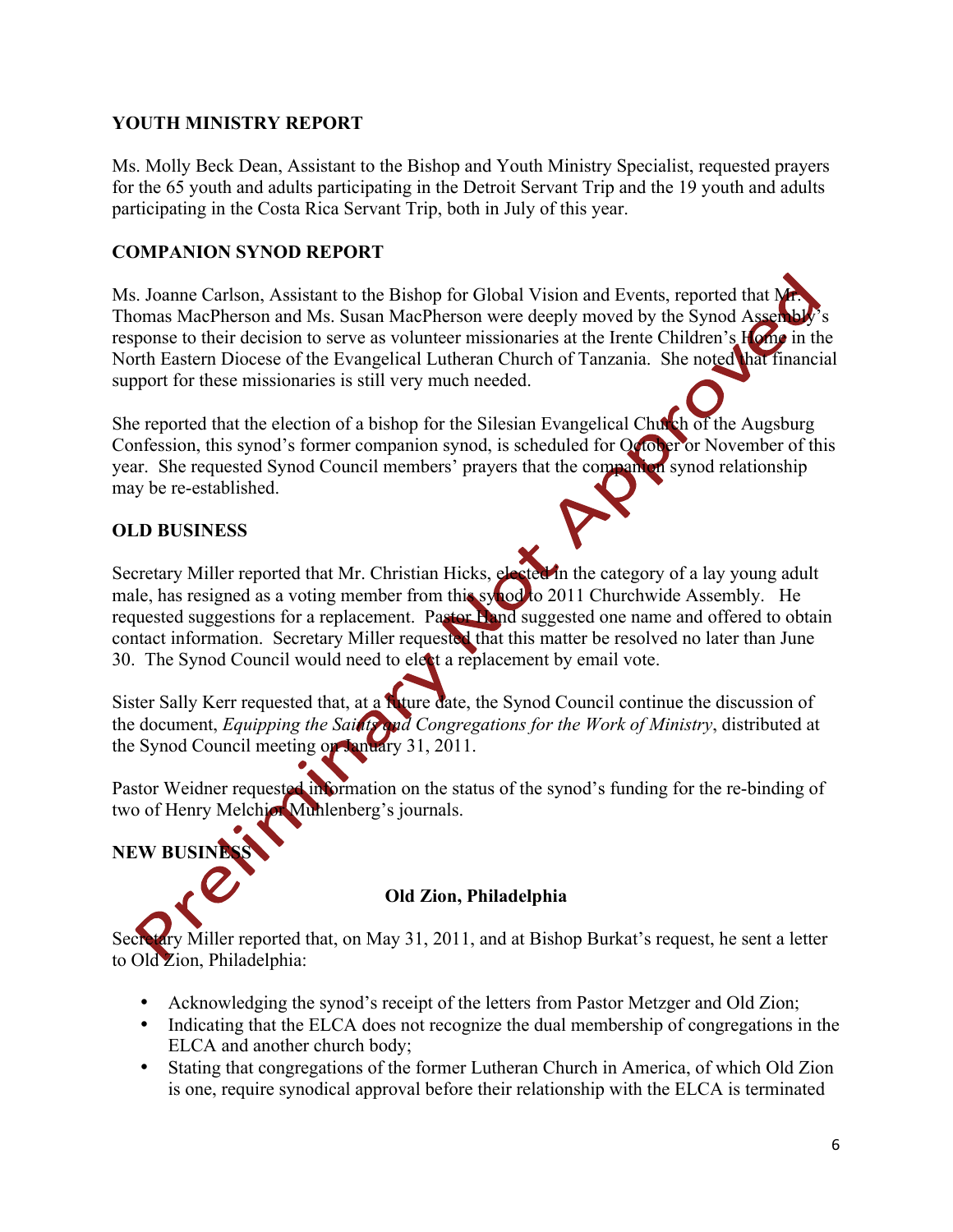(Section **9.62.g.** of the *Constitution, Bylaws, and Continuing Resolutions of the Evangelical Lutheran Church in America*; and

• Reporting that the Southeastern Pennsylvania Synod Council would place this matter on its agenda.

#### *The Synod Council entered executive session.*

Following confidential discussion, the Synod Council expressed a desire to follow its established process of dealing with congregations that seek to join another church body. By consensus Synod Council determined that it would seek to fulfill its constitutional responsibilities by sending a letter to Old Zion, inviting Old Zion's representatives to meet with the Synod Council's Executive Committee. At its meeting on September 15, 2011, the Synod Council would then further consider the matter.

## **Election of Executive Committee Members**

The Synod Council elected the following members of the Executive Committee: Pastor Lee Miller, Clergy; Sister Jane Roper, Lay Woman; and Mr. Scott Nugent, Lay Man.

# **Approval of Synod Assembly Minutes**

Vice President Robinson presented the following resolution, which the Synod Council approved:

## **S. C. 11.06.05 RESOLVED THAT the Southeastern Pennsylvania Synod Council approves the minutes of the 24th Annual Assembly of the Southeastern Pennsylvania Synod, May 6- 7, 2011, as corrected.**

Correction: *Saturday Afternoon, May 7, 2011, Report of the Synod Council, Last paragraph: "She listed some of the Synod Council's activities over the past year … Supported a continuing partnership with the North Eastern Diocese of the Evangelical Lutheran Church of Tanzania, noting, that in December* [not September] 2010, SEKUCo graduated its first class."

**The Production of the Play** *Providence*

Secretary Miller presented the following resolution, which the Synod Council approved:

**S. C. 11.06.06 RESOLVED THAT the Southeastern Pennsylvania Synod Council affirms the production of the play** *Providence* **as a way of celebrating the 300th anniversary of the birth of Henry Melchior Muhlenberg and grants approval for Family Stages, a non-profit theatre company, to publicize the production of the play and its performances through the synod's communication channels.**

Mr. Lawrence House distributed copies of PS: The Magazine of the Lutheran Theological Seminary at Philadelphia (Special Tercentenary Issue, Volume 93, Number 2), which contains